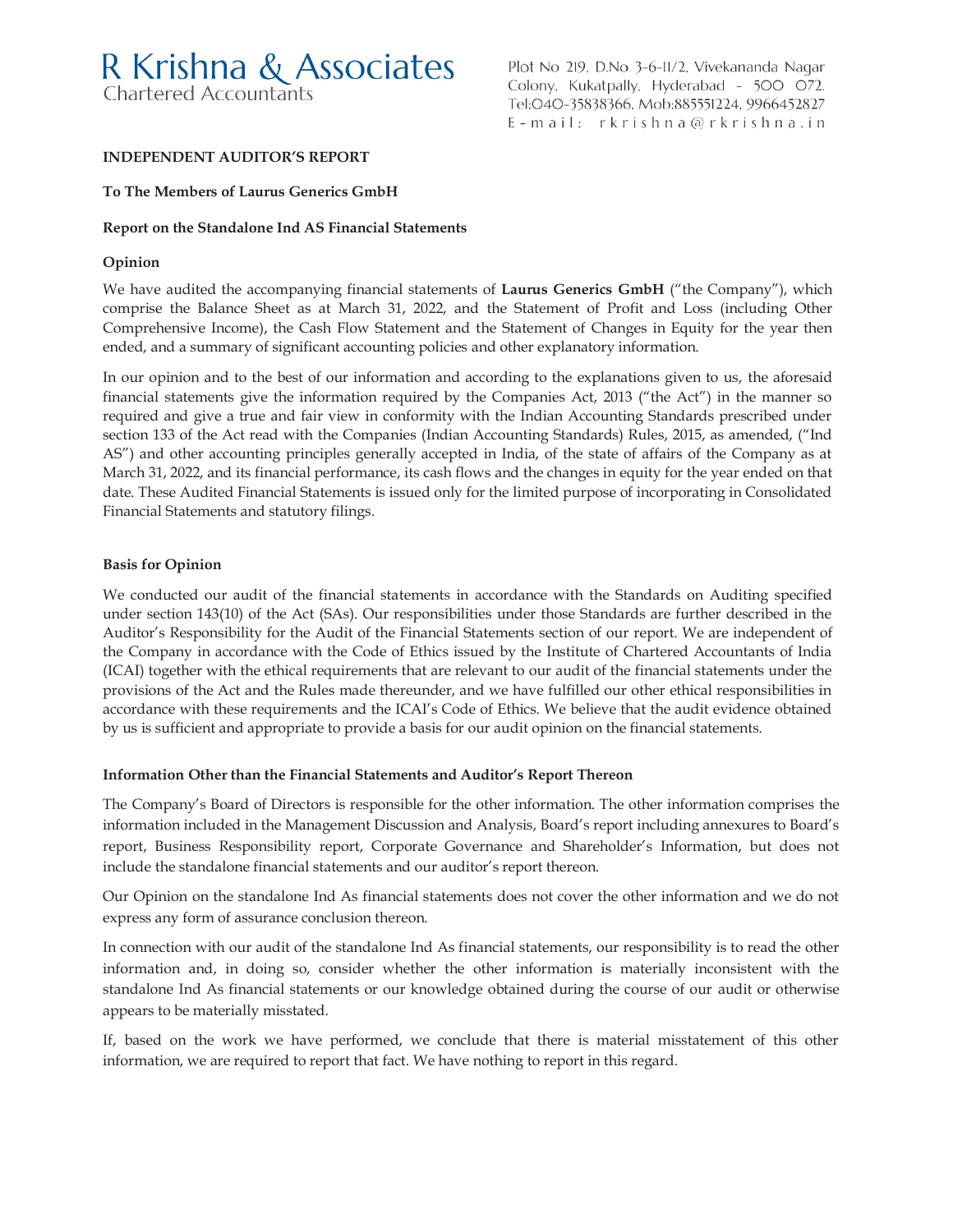# **Management's Responsibility for the Standalone Ind As Financial Statements**

The Company's Board of Directors is responsible for the matters stated in section 134(5) of the Act with respect to the preparation of these financial statements that give a true and fair view of the financial position, financial performance including other comprehensive income, cash flows and changes in equity of the Company in accordance with the Ind AS and other accounting principles generally accepted in India. This responsibility also includes maintenance of adequate accounting records in accordance with the provisions of the Act for safeguarding the assets of the Company and for preventing and detecting frauds and other irregularities; selection and application of appropriate accounting policies; making judgments and estimates that are reasonable and prudent; and design, implementation and maintenance of adequate internal financial controls, that were operating effectively for ensuring the accuracy and completeness of the accounting records, relevant to the preparation and presentation of the financial statement that give a true and fair view and are free from material misstatement, whether due to fraud or error.

In preparing the financial statements, management is responsible for assessing the Company's ability to continue as a going concern, disclosing, as applicable, matters related to going concern and using the going concern basis of accounting unless management either intends to liquidate the Company or to cease operations, or has no realistic alternative but to do so.

Those Board of Directors are also responsible for overseeing the Company's financial reporting process.

# **Auditor's Responsibility for the Audit of the Standalone Ind As Financial Statements**

Our objectives are to obtain reasonable assurance about whether the financial statements as a whole are free from material misstatement, whether due to fraud or error, and to issue an auditor's report that includes our opinion. Reasonable assurance is a high level of assurance, but is not a guarantee that an audit conducted in accordance with SAs will always detect a material misstatement when it exists. Misstatements can arise from fraud or error and are considered material if, individually or in the aggregate, they could reasonably be expected to influence the economic decisions of users taken on the basis of these financial statements.

As part of an audit in accordance with SAs, we exercise professional judgment and maintain professional skepticism throughout the audit. We also:

- Identify and assess the risks of material misstatement of the financial statements, whether due to fraud or error, design and perform audit procedures responsive to those risks, and obtain audit evidence that is sufficient and appropriate to provide a basis for our opinion. The risk of not detecting a material misstatement resulting from fraud is higher than for one resulting from error, as fraud may involve collusion, forgery, intentional omissions, misrepresentations, or the override of internal control.
- Obtain an understanding of internal financial control relevant to the audit in order to design audit procedures that are appropriate in the circumstances. Under section 143(3)(i) of the Act, we are also responsible for expressing our opinion on whether the Company has adequate internal financial controls system in place and the operating effectiveness of such controls.
- Evaluate the appropriateness of accounting policies used and the reasonableness of accounting estimates and related disclosures made by the management.
- Conclude on the appropriateness of management's use of the going concern basis of accounting and, based on the audit evidence obtained, whether a material uncertainty exists related to events or conditions that may cast significant doubt on the Company's ability to continue as a going concern. If we conclude that a material uncertainty exists, we are required to draw attention in our auditor's report to the related disclosures in the financial statements or, if such disclosures are inadequate, to modify our opinion. Our conclusions are based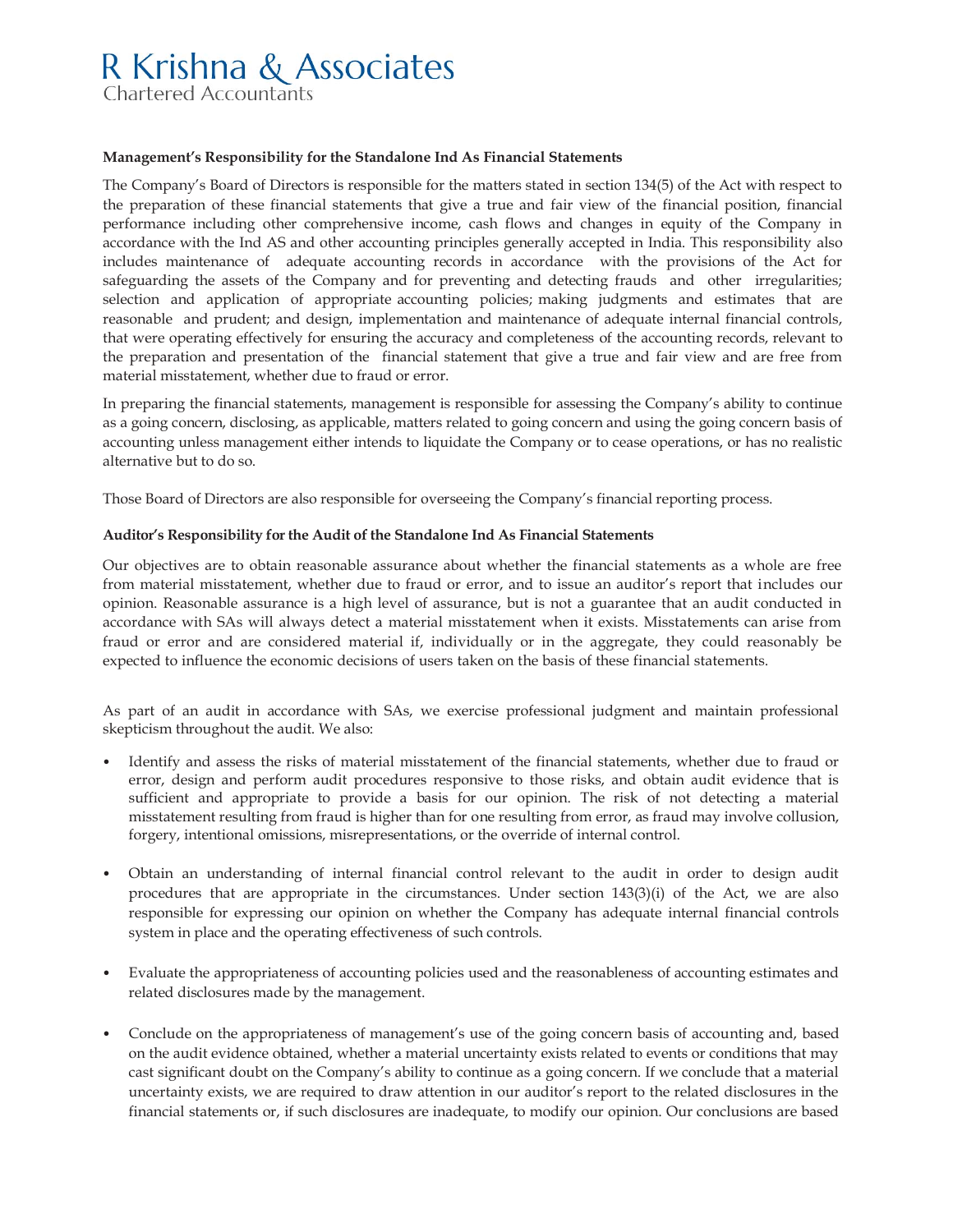on the audit evidence obtained up to the date of our auditor's report. However, future events or conditions may cause the Company to cease to continue as a going concern.

• Evaluate the overall presentation, structure and content of the financial statements, including the disclosures, and whether the financial statements represent the underlying transactions and events in a manner that achieves fair presentation.

Materiality is the magnitude of misstatements in the financial statements that, individually or in aggregate, makes it probable that the economic decisions of a reasonably knowledgeable user of the financial statements may be influenced. We consider quantitative materiality and qualitative factors in (i) planning the scope of our audit work and in evaluating the results of our work; and (ii) to evaluate the effect of any identified misstatements in the financial statements.

We communicate with those charged with governance regarding, among other matters, the planned scope and timing of the audit and significant audit findings, including any significant deficiencies in internal control that we identify during our audit.

We also provide those charged with governance with a statement that we have complied with relevant ethical requirements regarding independence, and to communicate with them all relationships and other matters that may reasonably be thought to bear on our independence, and where applicable, related safeguards.

From the matters communicated with those charged with governance, we determine those matters were of most significance in the audit of standalone Ind As financial statements of the current period. We describe these matters in our auditors report unless law or regulation precludes public disclosure about the matter or when, in extremely rare circumstances, we determine that a matter should not be communicated in our report because the adverse consequences of doing so would reasonably be expected to outweigh the public interest benefits of such communication.

# **Report on Other Requirements**

As required by Section 143(3) of the Act, based on our audit, we report that:

- a) We have sought and obtained all the information and explanations which to the best of our knowledge and belief were necessary for the purposes of our audit.
- b) In our opinion, proper books of account as required by law have been kept by the Company so far as it appears from our examination of those books.
- c) The Balance Sheet, the Statement of Profit and Loss including Other Comprehensive Income, the Cash Flow Statement and Statement of Changes in Equity dealt with by this Report are in agreement with the books of account.
- d) In our opinion, the aforesaid financial statements comply with the Ind AS specified under Section 133 of the Act.
- e) With respect to the other matters to be included in the Auditor's Report in accordance with Rule 11 of the Companies (Audit and Auditors) Rules, 2014, as amended in our opinion and to the best of our information and according to the explanations given to us: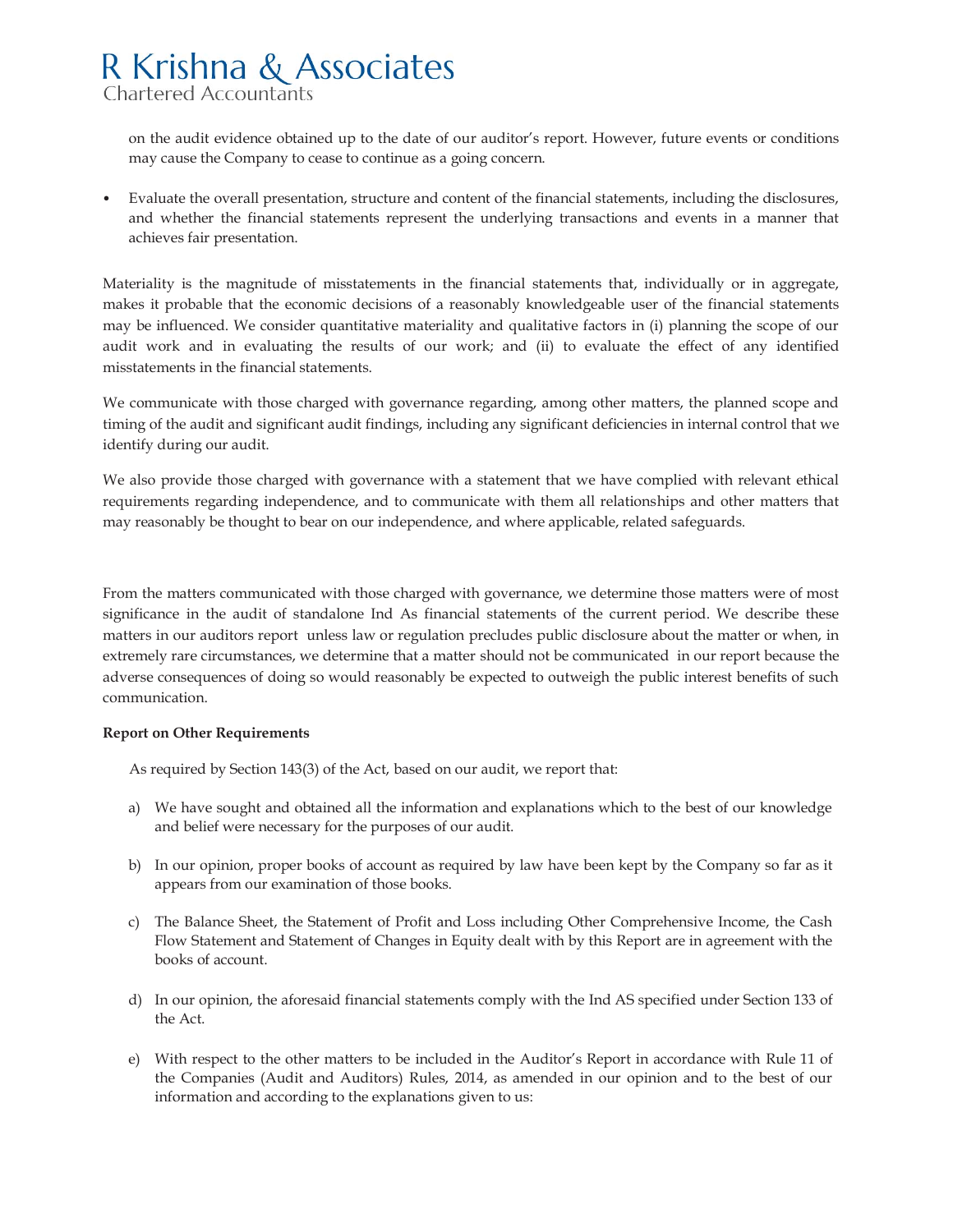- (i) The Company does not have any pending litigations which would impact its financial position in its financial statements
- (ii) The Company did not have any long-term contracts including derivative contracts for which there were any material foreseeable losses.
- (iii) There were no amounts which were required to be transferred to the Investor Education and Protection Fund by the Company.

## **Limitation**

This report is intended solely for the use by Laurus (Laurus Holdings Limited) for the purpose of preparation of its consolidated financial statements for the year ended on 31st March, 2022 and should not be used for any other purpose without prior written consent.

> **For R Krishna & Associates** Chartered Accountants Firm Regn No. 013658S

> > Meda Ramakrishna Date: 2022.06.10 11:37:12 +05'30'Digitally signed by Meda Ramakrishna

 **M. Rama Krishna** Partner Mno: 221908 **UDIN: 22221908AHKYZO6142**

**Place:** Hyderabad **Date:** April 20, 2022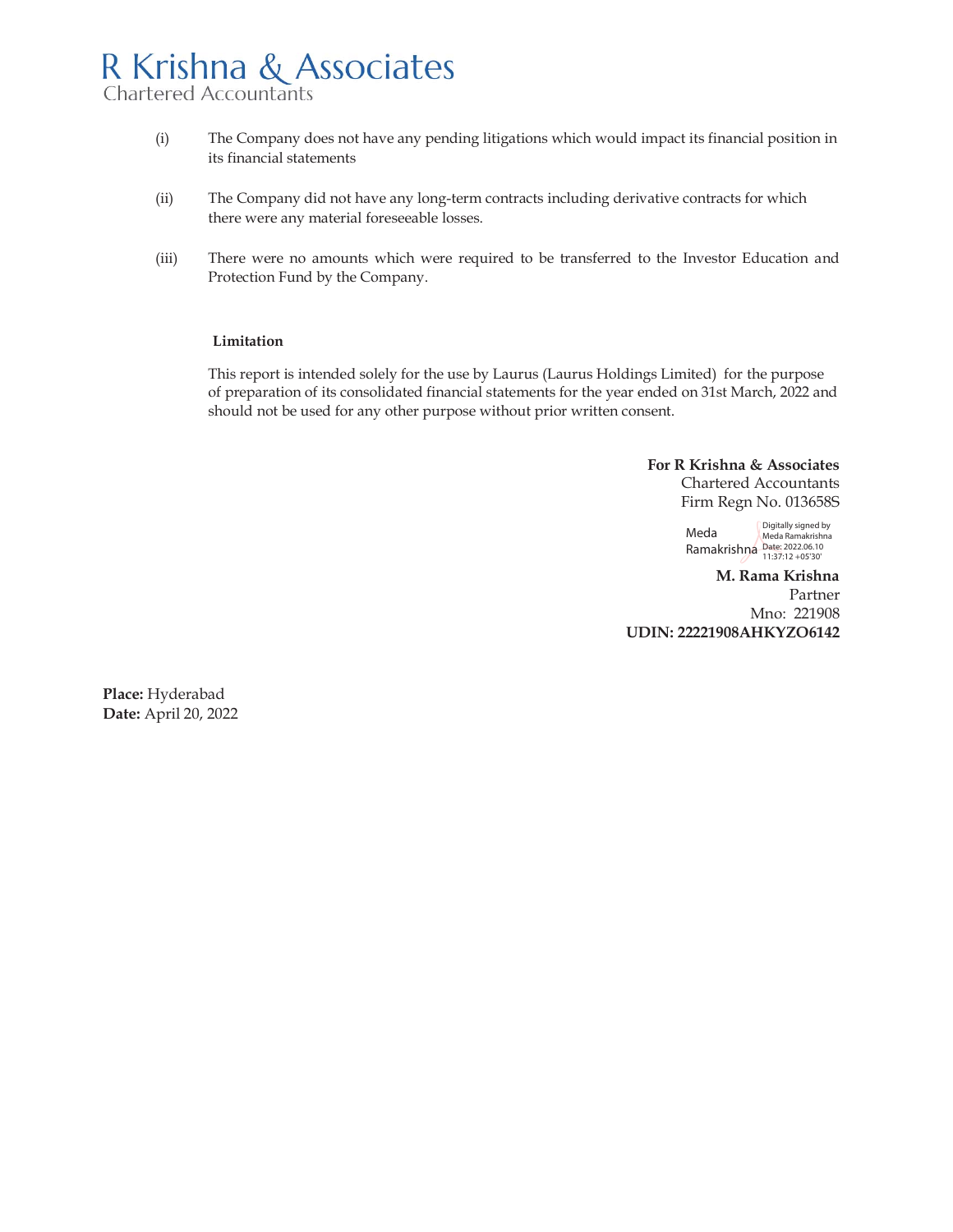Balance Sheet as at March 31, 2022

|                                     | March 31, 2022<br>March 31, 2021<br><b>Notes</b><br><b>Amount in EURO</b><br><b>Amount in EURO</b> |           | March 31, 2022<br><b>Amount in GBP</b> | March 31, 2021<br>Amount in GBP |           |
|-------------------------------------|----------------------------------------------------------------------------------------------------|-----------|----------------------------------------|---------------------------------|-----------|
| <b>ASSETS</b>                       |                                                                                                    |           |                                        |                                 |           |
| <b>CURRENT ASSETS</b>               |                                                                                                    |           |                                        |                                 |           |
| <b>Financial Assets</b>             |                                                                                                    |           |                                        |                                 |           |
| Inventory                           | 3                                                                                                  | 1,151,254 | 177,637                                | 974,301                         | 151,330   |
| Trade receivables                   | 4                                                                                                  | 89,285    | 444,885                                | 75,562                          | 379,000   |
| Cash and cash equivalents           | 5                                                                                                  | 50,853    | 471,442                                | 43,037                          | 401,624   |
| <b>Other Current Assets</b>         | 6                                                                                                  | 137,101   | 6,667                                  | 116,028                         | 5,677     |
|                                     |                                                                                                    | 1,428,494 | 1,100,630                              | 1,208,928                       | 937,631   |
| <b>Total Assets</b>                 |                                                                                                    | 1,428,494 | 1,100,630                              | 1,208,928                       | 937,631   |
|                                     |                                                                                                    |           |                                        |                                 |           |
| <b>EQUITY and LIABILITIES</b>       |                                                                                                    |           |                                        |                                 |           |
| <b>Shareholders' Funds</b>          |                                                                                                    |           |                                        |                                 |           |
| Share Capital                       | 7                                                                                                  | 50,000    | 50,000                                 | 45,090                          | 45,090    |
| Other Equity                        |                                                                                                    |           |                                        |                                 |           |
| Retained earnings                   | 8                                                                                                  | (64, 948) | (73, 172)                              | (69,071)                        | (63, 664) |
| Other reserves                      |                                                                                                    |           |                                        | 11,332                          | (1, 166)  |
| <b>Total Equity</b>                 |                                                                                                    | (14, 948) | (23, 172)                              | (12, 649)                       | (19,740)  |
| <b>Current Liabilities</b>          |                                                                                                    |           |                                        |                                 |           |
| <b>Financial Liabilities</b>        |                                                                                                    |           |                                        |                                 |           |
| <b>Trade Payables</b>               | 9                                                                                                  | 1,302,132 | 450,050                                | 1,101,990                       | 383,400   |
| Other current liabilities           | 10                                                                                                 | 141,309   | 673,752                                | 119,589                         | 573,973   |
|                                     |                                                                                                    | 1,443,442 | 1,123,802                              | 1,221,579                       | 957,373   |
| <b>Total Equity and Liabilities</b> |                                                                                                    | 1,428,494 | 1,100,630                              | 1,208,928                       | 937,631   |
|                                     |                                                                                                    |           |                                        |                                 |           |

Summary of significant accounting policies  $\overline{2.1}$ 

The accompanying notes are an integral part of the financial statements. As per our report of even date

013658S

Hyderabad

ered Acc

# For R Krishna & Associates

**Chartered Accountants** ICAI Firm Registration Number 0136589 S AReg. No: ema

œ

M Rama Krishna Partner Membership No: 221908

Place: Hyderabad Date: April 20, 2022



handus

C. Chandrakanth Director

بزبه Ch. Sita Ramaiah Director

Place: Hyderabad Date: April 20, 2022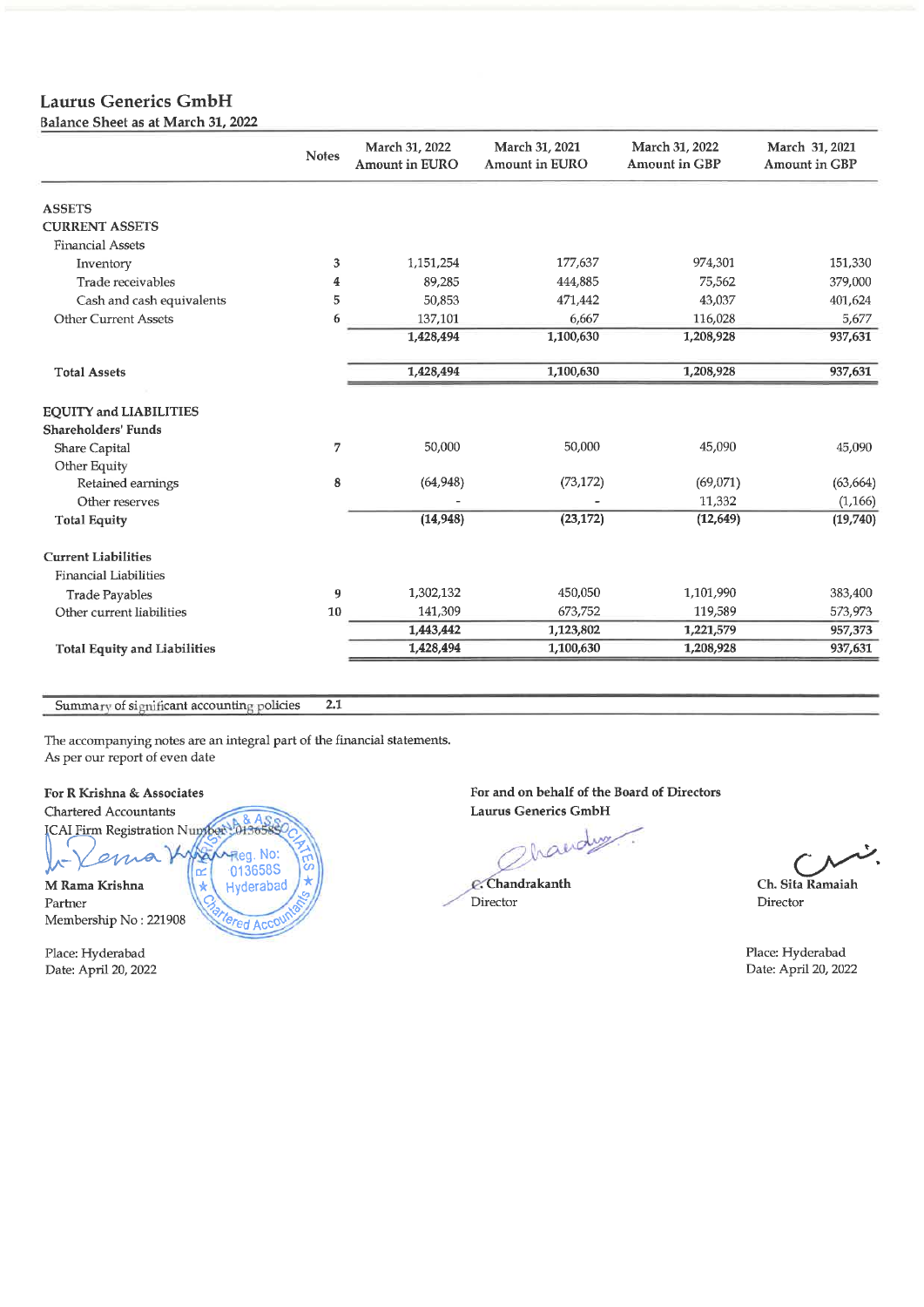Profit and Loss for the Year ended March 31, 2022

|                                                                                      | <b>Notes</b> | For the Year ended<br>March 31, 2022<br><b>Amount in EURO</b> | For the Year ended<br>March 31, 2021<br><b>Amount in EURO</b> | For the Year ended<br>March 31, 2022<br><b>Amount in GBP</b> | For the Year ended<br>March 31, 2021<br><b>Amount in GBP</b> |
|--------------------------------------------------------------------------------------|--------------|---------------------------------------------------------------|---------------------------------------------------------------|--------------------------------------------------------------|--------------------------------------------------------------|
| I. INCOME                                                                            |              |                                                               |                                                               |                                                              |                                                              |
| Revenue from Operations                                                              | 11           | 1,126,502                                                     | 900,695                                                       | 958,197                                                      | 803,923                                                      |
| Total Revenue (1)                                                                    |              | 1,126,502                                                     | 900,695                                                       | 958,197                                                      | 803,923                                                      |
| <b>II. EXPENSES</b>                                                                  |              |                                                               |                                                               |                                                              |                                                              |
| Cost of Materials Consumed                                                           | 12           | 238,293                                                       | 229,618                                                       | 215,094                                                      | 204,948                                                      |
| <b>Employee Benefits Expenses</b>                                                    | 13           | 117,779                                                       | 19,165                                                        | 100,182                                                      | 17,106                                                       |
| Other Expenses                                                                       | 14           | 757,309                                                       | 609,170                                                       | 644,162                                                      | 543,721                                                      |
| <b>Total Expenses (II)</b>                                                           |              | 1,113,380                                                     | 857,953                                                       | 959,438                                                      | 765,775                                                      |
| III. Earnings before Interest, Tax, Depreciation and<br>Amortisation (EBITDA) (I-II) |              | 13,122                                                        | 42,742                                                        | (1,241)                                                      | 38,148                                                       |
| Depreciation and Amortisation                                                        |              |                                                               |                                                               |                                                              |                                                              |
| Finance Expenses                                                                     | 15           | 4,898                                                         | 2,795                                                         | 4,166                                                        | 2,494                                                        |
| IV. Profit/ (Loss) Before Tax for the Year                                           |              | 8,224                                                         | 39,947                                                        | (5,407)                                                      | 35,654                                                       |
| V. Tax Expense                                                                       |              | $\sim$                                                        |                                                               |                                                              |                                                              |
| Income tax expense /(Credit)                                                         |              |                                                               |                                                               | ٠                                                            |                                                              |
| VI. Profit/ (Loss) for the Year (IV -V)                                              |              | 8,224                                                         | 39,947                                                        | (5,407)                                                      | 35,654                                                       |
| Summary of significant accounting policies                                           | 2.1          |                                                               |                                                               |                                                              |                                                              |

The accompanying notes are an integral part of the financial statements. As per our report of even date



For and on behalf of the Board of Directors Laurus Generics GmbH

Avr

C. Chandrakanth Director

بمنه

Ch. Sita Ramaiah Director

Place: Hyderabad Date: April 20, 2022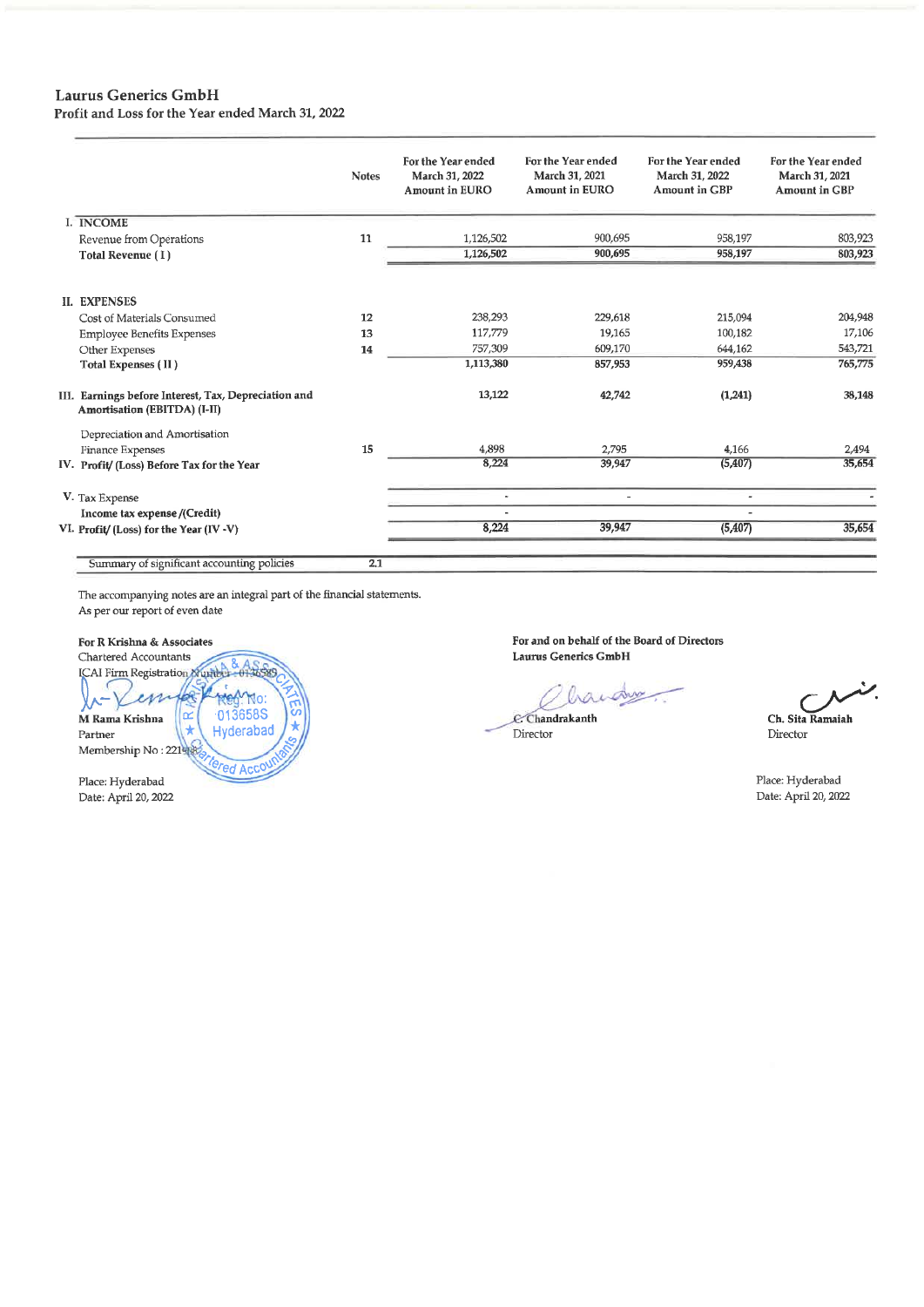Cash Flow Statement for the Year ended March 31, 2022

| Particulars                                                   | March 31, 2022<br><b>Amount in EURO</b> | March 31, 2021<br><b>Amount in EURO</b> | March 31, 2022<br><b>Amount in GBP</b> | March 31, 2021<br><b>Amount in GBP</b> |
|---------------------------------------------------------------|-----------------------------------------|-----------------------------------------|----------------------------------------|----------------------------------------|
| <b>Profit Before Tax</b>                                      | 8,224                                   | 39,947                                  | (5, 407)                               | 35,654                                 |
| <b>Operating Profit Before Working Capital Changes</b>        | 8,224                                   | 39,947                                  | (5, 407)                               | 35,654                                 |
| Foreign currency translation adjustments                      |                                         |                                         | 12,498                                 | 713                                    |
| Movement In Working Capital:                                  |                                         |                                         |                                        |                                        |
| Increase/(Decrease) in Trade Receivables                      | 355,599                                 | (443,786)                               | 303,438                                | (378, 023)                             |
| Increase/ (Decrease) in Other Current Assets                  | (130, 434)                              | 16,145                                  | (110, 351)                             | 14,606                                 |
| Increase in Trade Payables                                    | 852,082                                 | 392,076                                 | 718,590                                | 331,864                                |
| (Increase)/Decrease in Other Current Liabilities              | (532, 443)                              | 638,720                                 | (454, 384)                             | 542,831                                |
| Increase in Inventories                                       | (973, 617)                              | (177, 637)                              | (822, 971)                             | (151, 330)                             |
| Cash Generated From Operations                                | (420, 589)                              | 465,466                                 | (358, 587)                             | 396,315                                |
| Direct Taxes paid                                             |                                         |                                         |                                        |                                        |
| Net Cash Flow from/ (used in) Operating Activities (A)        | (420, 589)                              | 465,466                                 | (358, 587)                             | 396,315                                |
| Net Cash Flow Used In Investing Activities (B)                |                                         |                                         |                                        |                                        |
| <b>Cash Flow From Financing Activities</b>                    |                                         |                                         |                                        |                                        |
| Proceeds from Issue of Equity Shares                          |                                         |                                         |                                        |                                        |
| Net Cash Flow From Financing Activities (C)                   |                                         |                                         |                                        |                                        |
| Net Increase/ (Decrease) in Cash and Cash Equivalents (A+B+C) | (420, 589)                              | 465,466                                 | (358, 587)                             | 396,315                                |
| Cash and Cash Equivalents at the beginning of the Year        | 471,442                                 | 5,976                                   | 401,624                                | 5,312                                  |
| Cash and Cash Equivalents at the end of the Year              | 50,853                                  | 471.442                                 | 43.037                                 | 401,624                                |
| Notes:                                                        |                                         |                                         |                                        |                                        |
| <b>Components of Cash and Cash Equivalents:</b>               |                                         |                                         |                                        |                                        |
| <b>Balances with banks</b>                                    |                                         |                                         |                                        |                                        |
| On current accounts                                           | 50,853                                  | 471,442                                 | 43,037                                 | 401,624                                |
| <b>Total Cash and Cash Equivalents</b>                        | 50,853                                  | 471,442                                 | 43,037                                 | 401,624                                |

The accompanying notes are an integral part of the financial statements. As per our report of even date



Place: Hyderabad<br>Date: April 20, 2022

For and on behalf of the Board of Directors Laurus Generics GmbH

Obardys

C. Chandrakanth Director

بشہ

Ch. Sita Ramaiah Director

Place: Hyderabad<br>Date: April 20, 2022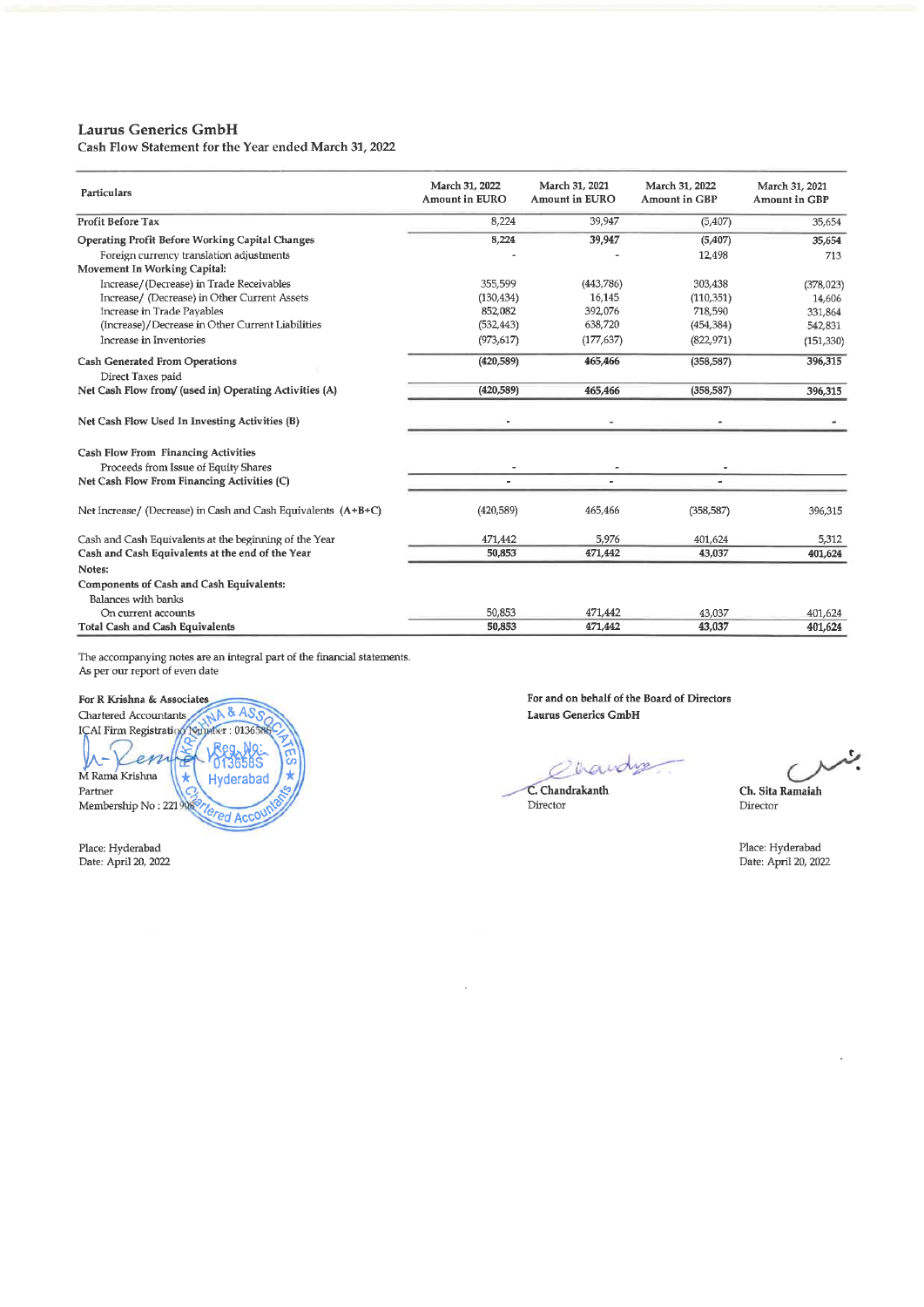Notes to the financial statements for the Year ended March 31, 2022

|    |                                 | March 31, 2022<br><b>Amount in EURO</b> | March 31, 2021<br>Amount in EURO | March 31, 2022<br><b>Amount in GBP</b> | March 31, 2021<br><b>Amount in GBP</b> |
|----|---------------------------------|-----------------------------------------|----------------------------------|----------------------------------------|----------------------------------------|
| 3. | Inventory                       |                                         |                                  |                                        |                                        |
|    | Finished goods                  | 1,151,254                               | 177,637                          | 974.301                                | 151,330                                |
|    |                                 | 1,151,254                               | 177,637                          | 974,301                                | 151,330                                |
| 4. | <b>Trade Receivables</b>        |                                         |                                  |                                        |                                        |
|    | Trade receivables               | 89,285                                  | 355,131                          | 75.562                                 | 302,538                                |
|    | Receivable from related parties |                                         | 89,754                           |                                        | 76,462                                 |
|    |                                 | 89,285                                  | 444,885                          | 75,562                                 | 379,000                                |

# Trade Receivables ageing schedule for the year ended March

31,2022: Amount in EURO

| <b>Particulars</b>                                                                | Not Due | Outstanding from due date of payment |                   |        |  |
|-----------------------------------------------------------------------------------|---------|--------------------------------------|-------------------|--------|--|
|                                                                                   |         | Less than 6                          | 6 months - 1 Year | Total  |  |
| i) Undisputed Trade receivables - considered good                                 | 89,285  |                                      |                   | 89,285 |  |
| ii) Undisputed Trade receivables - which have significant increase in credit risk |         |                                      |                   |        |  |
| iii) Undisputed Trade receivables - credit impaired                               |         |                                      |                   |        |  |
| Total                                                                             | 89,285  |                                      |                   | 89,285 |  |

# Trade Receivables ageing schedule for the year ended March

31,2022: Amount in GBP

| <b>Particulars</b>                                                                | Not Due | Outstanding from due date of payment |                   |        |  |
|-----------------------------------------------------------------------------------|---------|--------------------------------------|-------------------|--------|--|
|                                                                                   |         | Less than 6<br>75,562                | 6 months - 1 Year | Total  |  |
| i) Undisputed Trade receivables - considered good                                 |         |                                      |                   | 75.562 |  |
| ii) Undisputed Trade receivables - which have significant increase in credit risk |         |                                      |                   |        |  |
| iii) Undisputed Trade receivables - credit impaired                               |         |                                      |                   |        |  |
| Total                                                                             | 75.562  |                                      |                   | 75,562 |  |

# Trade Receivables ageing schedule for the year ended March

31,2021: Amount in EURO

| <b>Particulars</b>                                                                | Not Due | Outstanding from due date of payment |                   |              |  |
|-----------------------------------------------------------------------------------|---------|--------------------------------------|-------------------|--------------|--|
|                                                                                   |         | Less than 6                          | 6 months - 1 Year | <b>Total</b> |  |
| i) Undisputed Trade receivables - considered good                                 |         | 444.885                              |                   | 444,885      |  |
| ii) Undisputed Trade receivables - which have significant increase in credit risk |         |                                      |                   |              |  |
| iii) Undisputed Trade receivables - credit impaired                               |         |                                      |                   |              |  |
| Total                                                                             |         | 444,885                              |                   | 444,885      |  |

## Trade Receivables ageing schedule for the year ended March 31,2021: Amount in GBP

Outstanding from due date of payment Not Due Particulars 6 months - 1 Year Less than 6 **Total** i) Undisputed Trade receivables - considered good 379,000 379,000 ii) Undisputed Trade receivables - which have significant increase in credit risk iii) Undisputed Trade receivables - credit impaired 379,000 379,000 **Total** 

#### Cash and cash equivalents 5.

| Balances with Banks   |        |         |        |         |
|-----------------------|--------|---------|--------|---------|
| - On Current Accounts | 50.853 | 471,442 | 43.037 | 401.624 |
|                       | 50,853 | 471,442 | 43.037 | 401.624 |

#### **Other Assets** 6.

Current (unsecured, considered good unless otherwise stated)

| Prepayments                                    | 6,324   | 6,667 | 5,352   | 5,680 |
|------------------------------------------------|---------|-------|---------|-------|
| Balances with Statutory Covernment Authorities | 130.777 |       | 110.676 |       |
|                                                | 137.101 | 6,667 | 116.028 | 5.680 |
|                                                |         |       |         |       |

derabad ed Acco

 $u$ </u>

 $\sim$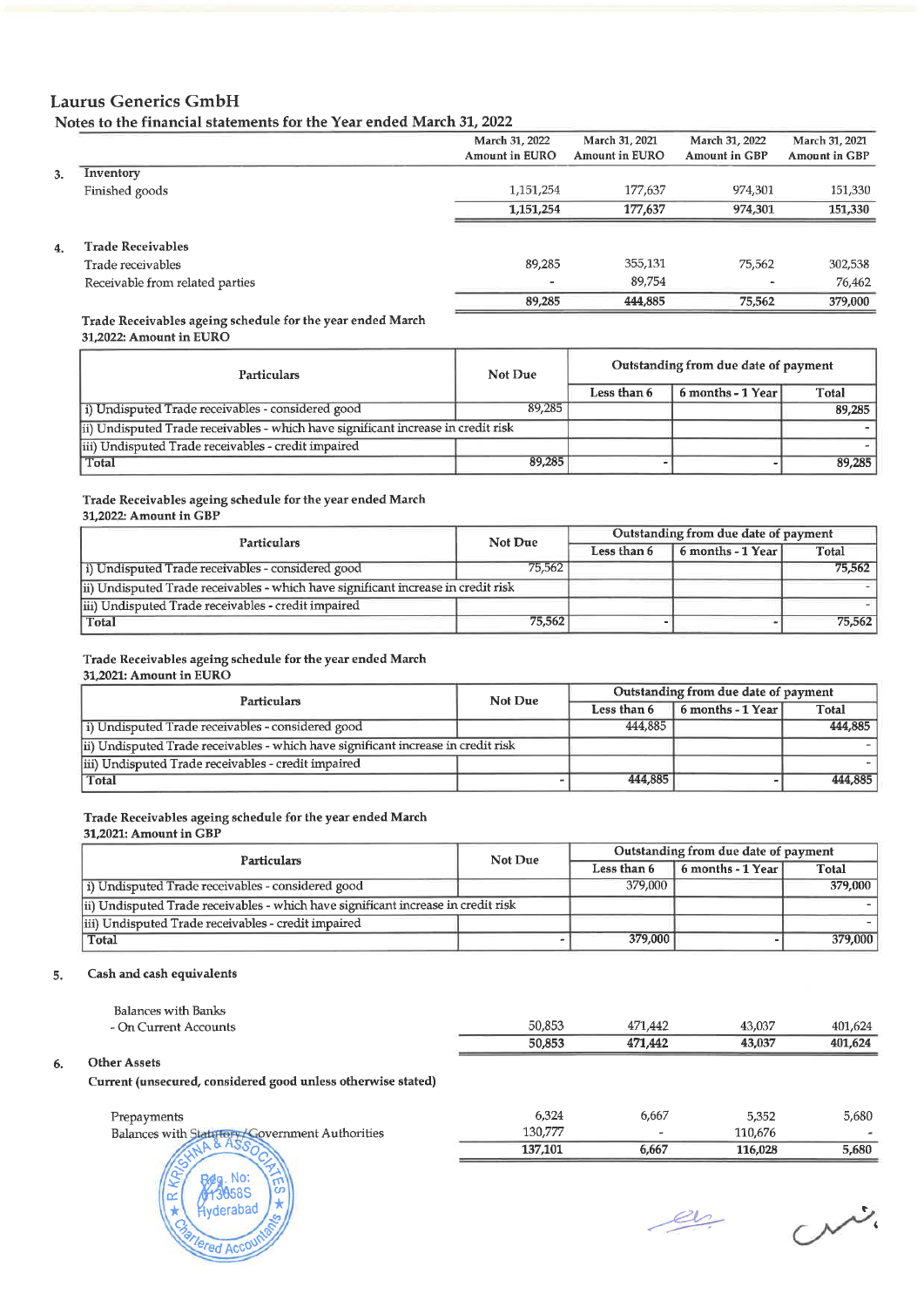Notes to the financial statements for the Year ended March 31, 2022

|    |                                                                                       | March 31, 2022<br><b>Amount in EURO</b> | March 31, 2021<br><b>Amount in EURO</b> | March 31, 2022<br><b>Amount in GBP</b> | March 31, 2021<br>Amount in GBP |
|----|---------------------------------------------------------------------------------------|-----------------------------------------|-----------------------------------------|----------------------------------------|---------------------------------|
| 7. | <b>Share Capital</b>                                                                  |                                         |                                         |                                        |                                 |
|    | Issued, Subscribed and Paid Up                                                        |                                         |                                         |                                        |                                 |
|    | 500 Equity share of EURO 100 (March 31, 2021 500 Equity shares)<br>each fully paid up | 50,000                                  | 50,000                                  | 45,090                                 | 45,090                          |
|    |                                                                                       | 50,000                                  | 50,000                                  | 45,090                                 | 45,090                          |
| 8. | <b>Retained Earnings</b>                                                              |                                         |                                         |                                        |                                 |
|    | Opening balance                                                                       | (73, 172)                               | (113, 119)                              | (63, 664)                              | (99,318)                        |
|    | Add: Profit for the Year                                                              | 8,224                                   | 39,947                                  | (5, 407)                               | 35,654                          |
|    | Net surplus in the Statement of profit and loss                                       | (64, 948)                               | (73, 172)                               | (69,071)                               | (63, 664)                       |
|    | Foreign currency translation reserve                                                  |                                         |                                         |                                        |                                 |
|    | Balance as per previous financial statements                                          |                                         |                                         | (1,166)                                | (1,882)                         |
|    | Current Year 'Foreign Currency Translation Reserve (FCTNR)                            |                                         |                                         | 12,498                                 | 716                             |
|    | Closing at the end of Year                                                            |                                         |                                         | 11,332                                 | (1, 166)                        |
|    | Closing at the end of Year                                                            | (64, 948)                               | (73, 172)                               | (57, 739)                              | (64, 830)                       |
| 9. | <b>Trade Payables</b>                                                                 |                                         |                                         |                                        |                                 |
|    | - Outstanding dues to creditors other than micro enterprises and<br>small enterprises | 90,223                                  | 286,850                                 | 76,355                                 | 244,369                         |
|    | - Outstanding dues to related parties                                                 | 1,211,910                               | 163,200                                 | 1,025,634                              | 139,031                         |
|    |                                                                                       | 1,302,132                               | 450,050                                 | 1,101,989                              | 383,400                         |
|    | Trade Payables ageing schedule for the year ended March 31, 2022 - Amount in EURO     |                                         |                                         |                                        |                                 |
|    |                                                                                       |                                         |                                         | Outstanding from due date of payment   |                                 |
|    | Particulars                                                                           | Not due                                 | Less than 1 Year                        | 1-2 Years                              | Total                           |

|            |           | Less than 1 Year | 1-2 Years | Total     |
|------------|-----------|------------------|-----------|-----------|
| i) MSME    |           |                  |           |           |
| ii) Others | 1.013.828 | 288,305          |           | 1,302,132 |
| Total      | 1,013,828 | 288,305          |           | 1,302,132 |

# Trade Payables ageing schedule for the year ended March 31, 2022 - Amount in GBP

|                    |         | Outstanding from due date of payment |           |           |  |
|--------------------|---------|--------------------------------------|-----------|-----------|--|
| <b>Particulars</b> | Not due |                                      |           |           |  |
|                    |         | Less than 1 Year                     | 1-2 Years | Total     |  |
| i) MSME            |         |                                      |           |           |  |
| ii) Others         | 857.998 | 243,991                              |           | 1,101,989 |  |
| Total              | 857,998 | 243,991                              |           | 1,101,989 |  |

# Trade Payables ageing schedule for the year ended March 31, 2021 - Amount in EURO

| <b>Particulars</b> |         | Outstanding from due date of payment |           |         |
|--------------------|---------|--------------------------------------|-----------|---------|
|                    | Not due |                                      |           |         |
|                    |         | Less than 1 Year                     | 1-2 Years | Total   |
| i) MSME            |         |                                      |           |         |
| ii) Others         | 42,894  | 407,156                              |           | 450,050 |
| Total              | 42,894  | 407,156                              |           | 450,050 |

# Trade Payables ageing schedule for the year ended March 31, 2021 - Amount in GBP

*artered* Account

|                    |         | Outstanding from due date of payment |           |              |  |
|--------------------|---------|--------------------------------------|-----------|--------------|--|
| <b>Particulars</b> | Not due |                                      |           |              |  |
|                    |         | Less than 1 Year                     | 1-2 Years | <b>Total</b> |  |
| i) MSME            |         |                                      |           |              |  |
| ii) Others         | 36,542  | 346,858                              |           | 383,400      |  |
| Total              | 36,542  | 346,858                              |           | 383,400      |  |

# 10. Other currernt liabilites

| Advances from related parties, |         |         |         |         |
|--------------------------------|---------|---------|---------|---------|
| Charge back reserce            | 141,309 | 673,752 | 119,589 | 573,973 |
|                                | 141,309 | 673,752 | 119,589 | 573,973 |
|                                |         |         |         |         |
|                                |         |         |         |         |

es cri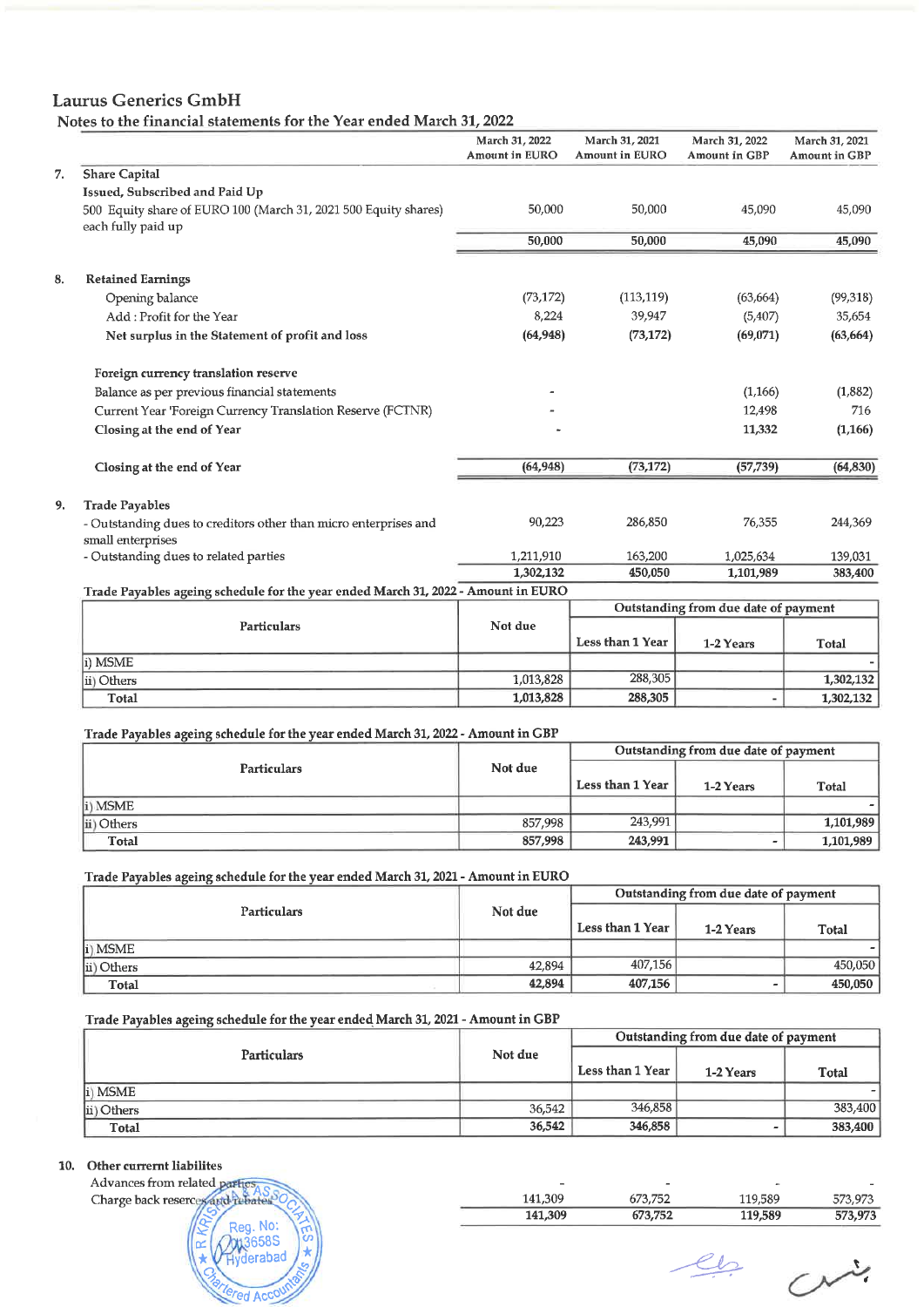Notes to the financial statements for the Year ended March 31, 2022

|     |                                            | March 31, 2022 | March 31, 2021        | March 31, 2022 | March 31, 2021 |
|-----|--------------------------------------------|----------------|-----------------------|----------------|----------------|
|     |                                            | Amount in EURO | <b>Amount in EURO</b> | Amount in GBP  | Amount in GBP  |
|     |                                            |                |                       |                |                |
| 11. | <b>Revenue from Operations</b>             |                |                       |                |                |
|     | Sale of Services                           | 526,108        | 654,129               | 447,505        | 583,849        |
|     | Sale of Products                           | 600,394        | 246,566               | 510,692        | 220,074        |
|     | <b>Revenue from Operations</b>             | 1,126,502      | 900,695               | 958,197        | 803,923        |
|     |                                            |                |                       |                |                |
| 12. | <b>Cost of Materials Consumed</b>          |                |                       |                |                |
|     | Opening stock at the beginning of the Year | 177,637        |                       | 158,551        |                |
|     | Purchases                                  | 1,211,910      | 407,255               | 1,030,844      | 363,499        |
|     | Less: Closing stock at the end of the Year | 1,151,254      | 177,637               | 974,301        | 158,551        |
|     |                                            | 238,293        | 229,618               | 215,094        | 204,948        |
|     |                                            |                |                       |                |                |
|     |                                            |                |                       |                |                |
| 13. | <b>Employee Benefits Expenses</b>          |                |                       |                |                |
|     | Salaries, allowances and wages             | 117,779        | 19,165                | 100,182        | 17,106         |
|     |                                            | 117,779        | 19,165                | 100,182        | 17,106         |
|     |                                            |                |                       |                |                |
| 14. | <b>Other Expenses</b>                      |                |                       |                |                |
|     | Rent                                       | 4,200          | 3,290                 | 3,572          | 2,937          |
|     | Rates and taxes                            | 422,524        | 284,135               | 359,397        | 253,608        |
|     | Office maintenance                         | $\overline{a}$ | 150                   |                | 134            |
|     | Insurance                                  | 4,940          | 2,517                 | 4,202          | 2,247          |
|     | Consultancy and other professional charges | 266,891        | 318,474               | 227,016        | 284,257        |
|     | Communication expenses                     | 422            | 419                   | 359            | 374            |
|     | Warehouse & Storage Charges                | 51,664         | $\overline{a}$        | 43,945         |                |
|     | Other selling expenses                     | 6,667          | 184                   | 5,671          | 164            |
|     |                                            | 757,309        | 609,170               | 644,162        | 543,721        |
|     |                                            |                |                       |                |                |
| 15. | <b>Finance Expenses</b>                    |                |                       |                |                |
|     | <b>Bank</b> charges                        | 4,898          | 2,795                 | 4,166          | 2,494          |
|     |                                            | 4,898          | 2,795                 | 4,166          | 2,494          |
|     |                                            |                |                       |                |                |



 $\mathcal{C}^{\mathcal{M}}$  $e^{i\theta}$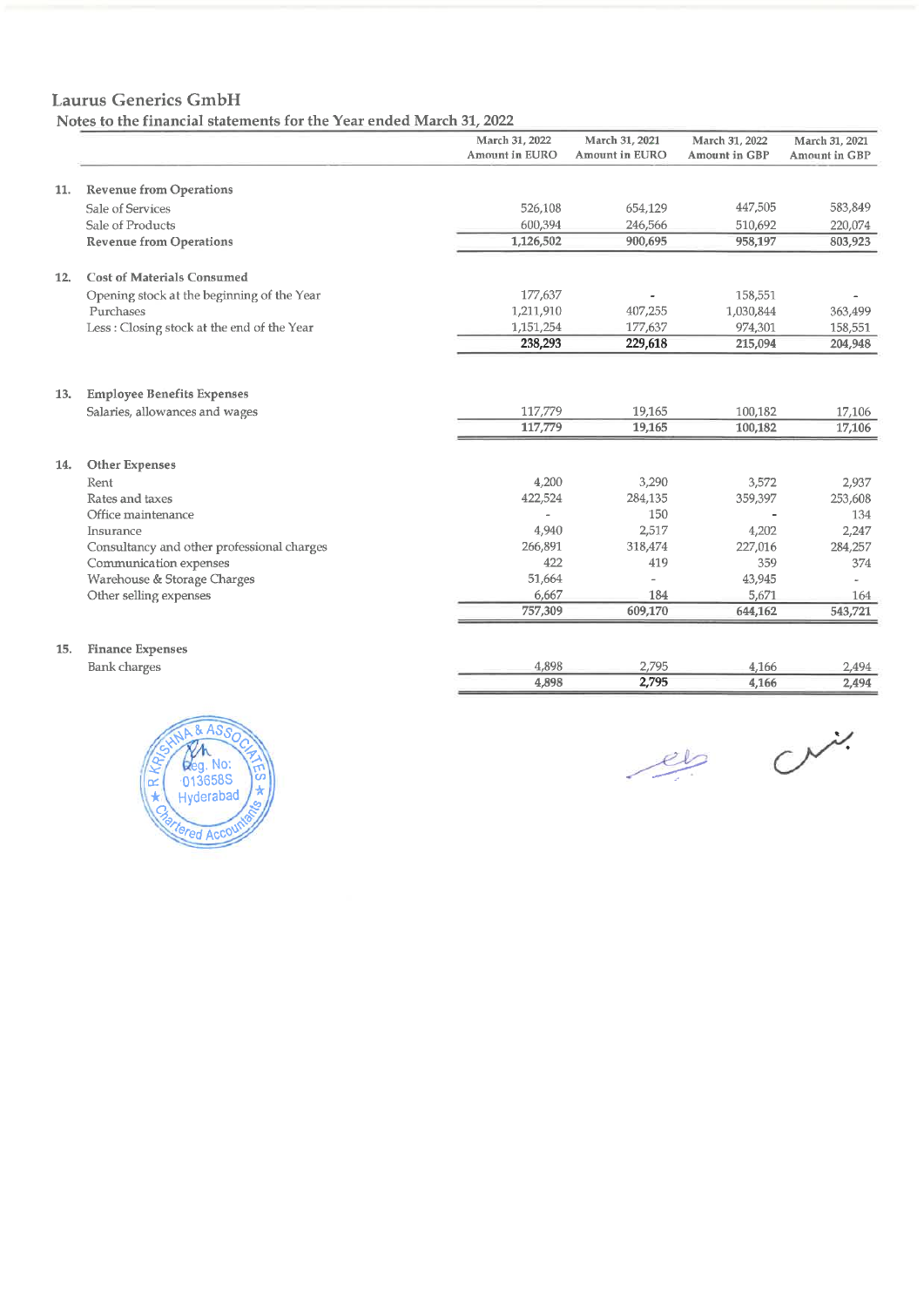### Notes to the financial statements for the Year ended March 31, 2022

Corporate information  $\mathbf{1}$ 

> Laurus Generics GmbH (LGGmbH) offers a broad range of Pharmaceutical and related services to the global Pharmaceutical community, situated in Hamburg, Germany, incorporated on April 06th, 2018, under the laws of Germany.

- Significant accounting policies  $\overline{2}$
- 2.1 Basis of preparation

The financial statements of the Company have been prepared in accordance with the generally accepted accounting principles in India. The financial  $(a)$ statements have been prepared on an accrual basis and under the historical cost convention.

The financial statements have been prepared on a historical cost basis, except for the following assets and liabilities which have been measured at fair value or revalued amount:

 $\blacktriangleright$  Certain financial assets and liabilities measured at fair value.

#### $2.2$ Summary of significant accounting policies

#### **Use of Estimates**  $(a)$

The preparation of financial statements in conformity with Indian Accounting Standards requires the Management to make judgements, estimates and assumptions that affect the reported amounts of revenues, expenses, assets and liabilities and the disclosure of contingent liabilities, at the end of the reporting Year. Although these estimates are based on the Management's best knowledge of current events and actions, uncertainty about these assumptions and estimates could result in the outcome requiring a material adjustment to the carrying amounts of assets or liabilities in future Years

- Expected to be realised or intended to be sold or consumed in normal operating cycle
- $\overline{\phantom{a}}$ Held primarily for the purpose of trading
- Expected to be realised within twelve months after the reporting Year, or
- Cash or cash equivalent unless restricted from being exchanged or used to settle a liability for at least twelve months after the reporting Year

All other assets are classified as non-current.

A liability is current when:

- It is expected to be settled in normal operating cycle
- It is held primarily for the purpose of trading
- $\mathbf{r}$ It is due to be settled within twelve months after the reporting Year, or
- There is no unconditional right to defer the settlement of the liability for at least twelve months after the reporting Year

The Company classifies all other liabilities as non-current.

Deferred tax assets and liabilities are classified as non-current assets and liabilities.

The operating cycle is the time between the acquisition of assets for processing and their realisation in cash and cash equivalents. The Company has identified twelve months as its operating cycle.

 $(b)$ Foreign currencies

> The financial statements are presented in Indian rupees, which is the functional currency of the Company and the currency of the primary economic environment in which the Company operates.

### **Transactions and balances**

Transactions in foreign currencies are initially recorded by the Company at its functional currency spot rates at the date the transaction first qualifies for recognition. Monetary assets and liabilities denominated in foreign currencies are translated at the functional currency spot rates of exchange at the reporting date.

Exchange differences arising on settlement or translation of monetary items are recognised in profit or loss with the exception of the following:

- Exchange differences arising on monetary items that are designated as part of the hedge of the Company's net Investment of A foreign operation. These are recognised in OCI until the net Investment is disposed of, at which time, the cumulative amount is reclassified to profit or loss - Tax charges and credits attributable to exchange differences on those monetary items are also recorded in OCI.

Non-monetary items that are measured in terms of historical cost in a foreign currency are translated using the exchange rates at the dates of the initial transactions. Non-monetary items measured at fair value in a foreign currency are translated using the exchange rates at the date when the fair value is determined. The gain or loss arising on translation of non-monetary items measured at fair value is treated in line with the recognition of the gain or loss on the change in fair value of the item (i.e., translation differences on items whose fair value gain or loss is recognised in OCI or profit or loss are also recognised in OCI or profit or loss, respectively).

#### $(c)$ Fair value measurement

The Company measures financial instruments, such as, derivatives at fair value at each balance sheet date.

Fair value is the price that would be received to sell an asset or paid to transfer a liability in an orderly transaction between market participants at the measurement date. The fair value measurement is based on the presumption that the transaction to sell the asset or transfer the liability takes place either

- In the principal market for the asset or liability, or
- In the absence of a principal market, in the most advantageous market for the asset or liability

The principal or the most advantageous market must be accessible by the Company.

The fair value of an asset or a liability is measured using the assumptions that market participants would use when pricing the asset or liability, assuming that market participants act in their economic best interest.

A fair value measurement of a non-financial asset takes into account a market participant's ability to generate economic benefits by using the asset in its highest and best use or by selling it to another market participant that would use the asset in its highest and best use.

All assets and liabilities for which fair value is measured or disclosed in the financial statements are categorised within the fair value hierarchy, described as follows, based on the lowest level input that is significant to the fair value measurement as a whole:

Level 1: Quoted (unadjusted) market prices in active markets for identical assets or liabilities

 $\ddot{\phantom{1}}$ Level 2: Valuation techniques for which the lowest level input that is significant to the fair value measurement is directly or indirectly observable

aluation techniques for which the lowest level input that is significant to the fair value measurement is unobservable Þ  $Level3$ :



Leg

 $\sim$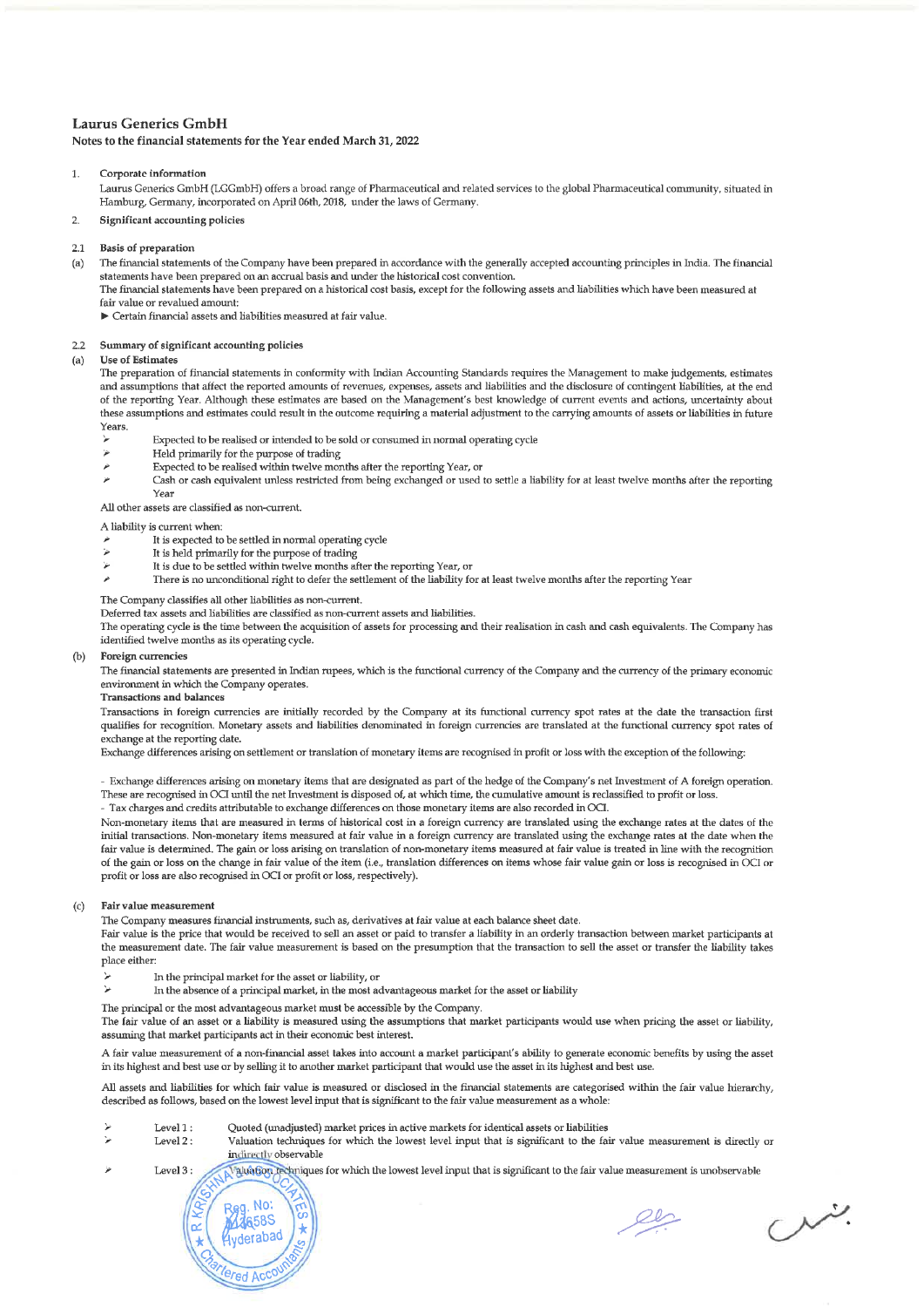### Notes to the financial statements for the Year ended March 31, 2022

For assets and liabilities that are recognised in the financial statements on a recurring basis, the Company determines whether transfers have occurred between levels in the hierarchy by re-assessing categorisation (based on the lowest level input that is significant to the fair value measurement as a whole) at the end of each reporting Year.

For the purpose of fair value disclosures, the Company has determined classes of assets and liabilities on the basis of the nature, characteristics and risks of the asset or liability and the level of the fair value hierarchy as explained above.

### (d) Revenue recognition

Revenue is recognised to the extent that it is probable that the economic benefits will flow to the Company and the revenue can be reliably measured. The following specific recognition criteria must also be met before revenue is recognised.

The specific recognition criteria described below must also be met before revenue is recognised.

### Sale of services

Revenue from contract research operations is recognised in accordance with the terms of the relevant contracts with customers and when the agreed milestones are achieved, which are substantiated by the performance of related service work.

### **Interest income**

For all debt financial instruments measured either at amortised cost or at fair value through other comprehensive income, interest income is recorded using the effective interest rate (EIR). EIR is the rate that exactly discounts the estimated future cash payments or receipts over the expected life of the financial instrument or a shorter Year, where appropriate, to the gross carrying amount of the financial asset or to the amortised cost of a Dividends

Revenue is recognised when the Company's right to receive the payment is established, which is generally when shareholders approve the hrebivih

### **Export incentives**

Export incentives are recognised as income when the right to receive credit as per the terms of the scheme is established in respect of the exports Taxes

### Current income tax

 $(e)$ 

Current income tax assets and liabilities are measured at the amount expected to be recovered from or paid to the taxation authorities. The tax rates Management Yearically evaluates positions taken in the tax returns with respect to situations in which applicable tax regulations are subject to interpretation and establishes provision where appropriate.

### Deferred tax

Deferred tax is provided using the liability method on temporary differences between the tax bases of assets and liabilities and their carrying amounts for financial reporting purposes at the reporting date.

Deferred tax liabilities are recognised for all taxable temporary differences.

Deferred tax assets are recognised for all deductible temporary differences, the carry forward of unused tax credits and any unused tax losses. Deferred tax assets are recognised to the extent that it is probable that taxable profit will be available against which the deductible temporary differences, and the carry forward of unused tax credits and unused tax losses can be utilized.

The carrying amount of deferred tax assets is reviewed at each reporting date and reduced to the extent that it is no longer probable that sufficient taxable profit will be available to allow all or part of the deferred tax asset to be utilised. Unrecognised deferred tax assets are re-assessed at each reporting date and are recognised to the extent that it has become probable that future taxable profits will allow the deferred tax asset to be recovered

Deferred tax assets and liabilities are measured at the tax rates that are expected to apply in the Year when the asset is realised or the liability is settled, based on tax rates and tax laws that have been enacted or substantively enacted at the reporting date.

Deferred tax relating to items recognised outside profit or loss is recognised outside profit or loss (either in other comprehensive income or in equity). Deferred tax items are recognised in correlation to the underlying transaction either in OCI or directly in equity.

Deferred tax assets and deferred tax liabilities are offset if a legally enforceable right exists to set off current tax assets against current tax liabilities and the deferred taxes relate to the same taxable entity and the same taxation authority.

#### Property, plant and equipment  $(f)$

Tangible Fixed assets are stated at cost, net of accumulated depreciation and accumulated impairment losses, if any. The cost comprises purchase price, borrowing costs if capitalisation criteria are met and directly attributable cost of bringing the asset to its working condition for the intended use. Any trade discounts and rebates are deducted in arriving at the purchase price.

Capital work in progress, Property, plant and equipment is stated at cost, net of accumulated depreciation and accumulated impairment losses, if any. Such cost includes the cost of replacing part of the plant and equipment and borrowing costs for long-term construction projects if the recognition criteria are met. When significant parts of plant and equipment are required to be replaced at intervals, the Company depreciates them separately based on their specific useful lives. All other repair and maintenance costs are recognised in profit or loss as incurred.

Subsequent expenditure related to an item of property, plant and equipment is added to its book value only if it increases the future benefits from the existing asset beyond its previously assessed standard of performance or extends its estimated useful life. All other expenses on existing property, plant and equipment, including day-to-day repair and maintenance expenditure and cost of replacing parts, are charged to the statement of profit and loss for the Year during which such expenses are incurred.

Depreciation is calculated on a straight-line basis over the estimated useful lives of the assets as follows:

| Factory buildings      |    | 30 Years      |
|------------------------|----|---------------|
| Other buildings        |    | 60 Years      |
| Plant and equipment    | ÷. | 5 to 20 Years |
| Furniture and fixtures | ÷. | 10 Years      |
| Vehicles               | ÷  | 5 Years       |
| Computers              | ÷  | 3 to 6 Years  |

The Company, based on technical assessment and management estimate, depreciates certain items of plant and equipment and vehicles over estimated useful lives which are different from the useful life prescribed in Schedule II to the Companies Act, 2013. The management believes that these estimated useful lives are realistic and reflect fair approximation of the Year over which the assets are likely to be used.

An item of property, plant and equipment and any significant part initially recognised is derecognised upon disposal or when no future economic benefits are expected from its use or disposal. Any gain or loss arising on derecognition of the asset (calculated as the difference between the net disposal proceeds and the carrying amount of the asset) is included in the income statement when the asset is derecognised.

The residual values, useful lives and methods of depreciation of property, plant and equipment are reviewed at each financial Year end and adjusted prospectively. If appropriate



 $\sim$